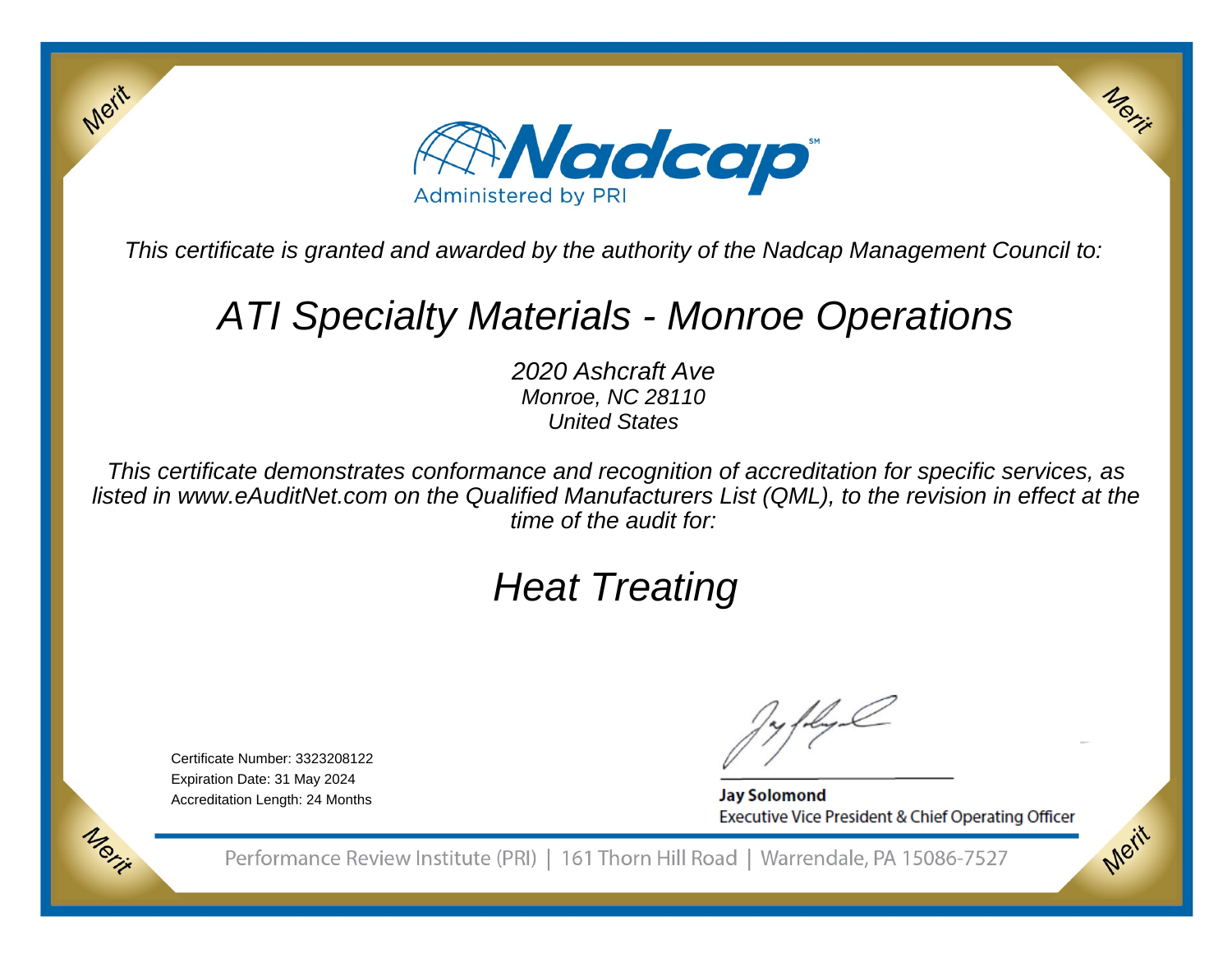

## **SCOPE OF ACCREDITATION**

### **Heat Treating**

#### **ATI Specialty Materials - Monroe Operations** 2020 Ashcraft Ave Monroe, NC 28110

This certificate expiration is updated based on periodic audits. The current expiration date and scope of accreditation are listed at: www.eAuditNet.com - Online QML (Qualified Manufacturer Listing).

In recognition of the successful completion of the PRI evaluation process, accreditation is granted to this facility to perform the following:

## **AC7000 - AUDIT CRITERIA FOR NADCAP ACCREDITATION**

## **AC7102 Rev K - Nadcap Audit Criteria for Heat Treating Baseline (AC7102/S and AC7102/8 must also be selected) (to be used on audits on or after 15-Aug-2021)**

Nickel and Cobalt Alloys – Industry Specs – Check any applicable boxes

Industry Spec – Other – Nickel and Cobalt Alloys

Nickel and Cobalt Alloys– Customer Specs

Stainless Steels, Austenitic – Customer Specs

Stainless Steels, Austenitic – Industry Specs – Check any applicable boxes

Industry Spec – Other – Stainless Steels, Austenitic

Stainless Steels, Martensitic – Customer Specs

Stainless Steels, Martensitic – Industry Specs – Check any applicable boxes

Industry Spec – Other – Stainless Steels, Martensitic

- Stainless Steels, Precipitation Hardening Customer Specs
- Stainless Steels, Precipitation Hardening Industry Specs Check any applicable boxes
- Industry Spec Other Stainless Steels, Precipitation Hardening
- Titanium Alloys Customer Specs
- Titanium Alloys Industry Specs Check any applicable boxes
- Industry Spec Other Titanium Alloys

## **AC7102S Rev J - Nadcap Supplemental Audit Criteria for Heat Treating (to be used on audits on'after 31 May 2020)**

U11 The Boeing Company U3 Rolls–Royce

## **AC7102/8 Rev A - Nadcap Audit Criteria for Heat Treating Pyrometry (to be used on audits on/after 15-Aug-2021)**

Pyrometry – Industry Specs – Check any applicable boxes AMS2750 t-frm-0004 29-May-20